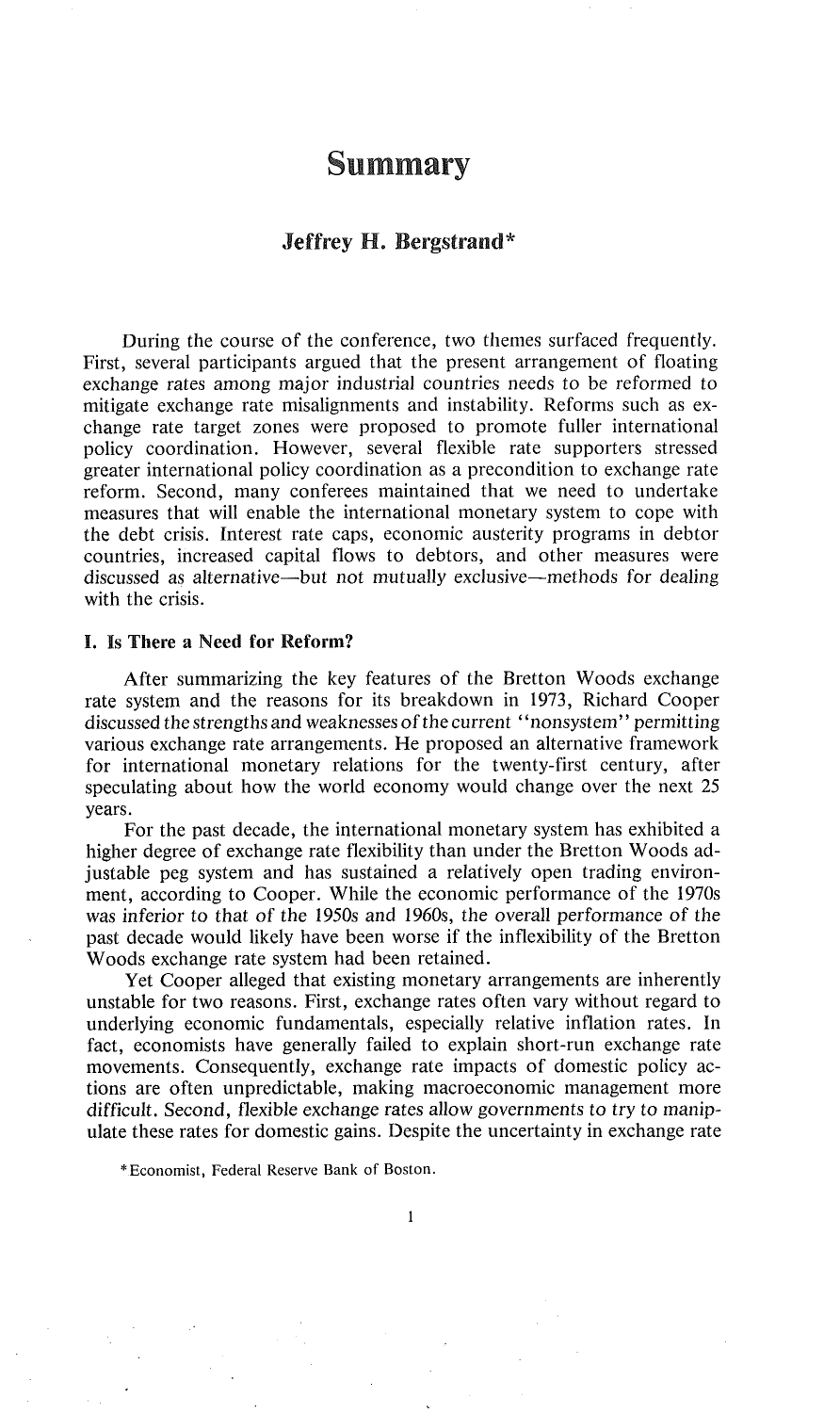responses to domestic policy actions, governments will be tempted increasingly to try to pass problems such as excessive inflation or unemployment on to other countries.

Cooper then presented a possible scenario for the world 25 years from now. The year 2010 is far enough ahead so that major reforms can be seriously contemplated. However, it is not so far ahead that certain technological advances and economic changes cannot be anticipated. In his view, manufacturing will likely have followed the path of agriculture whereby a declining share of the labor force will be necessary to produce the industrial goods that society needs. Financial transactions will take place virtually instantaneously as a result of developments in the computer and electronics industries. These developments will facilitate firms' managerial control of production locations around the world, lowering transport costs and encouraging trade.

Given the intrinsic flaws of the current exchange rate system, Cooper argued that such an environment would induce governments to try to restore control over national economic activity by instituting domestic controls over trade and capital flows--in the absence of any internationally coordinated reforms. The growing impact of external disturbances on national economic activity would increasingly frustrate governments, which would likely institute controls over capital movements to try to insulate their economies from foreign influences. Because capital transactions and current account transactions are inextricable, controls over the latter would likely evolve also. Consequently, international trade would diminish.

Cooper suggested that a credible system of fixed exchange rates, by contrast, could maintain an open trading environment in the presence of such technological and economic innovations. Exchange rates could be most credibly fixed if they were eliminated altogether, that is, if international transactions took place using a common currency. Yet a common currency would be viable only with a common monetary policy. While implementing a single world currency may seem overambitious for the year 2010, a common currency for a large community of nations would be feasible. The U.S. Federal Reserve System could serve as a model. The number of votes that a participating country would have on the governing board of this supranational monetary authority could be proportionate to the country's share of the nations' combined income. Like the Federal Reserve, the supranational monetary authority could engage in open market operations and issue broad minimum guidelines for bank regulation. Governments could still pursue fiscal policy at the national level. But having given up substantial control over domestic monetary policy, they could not engage in inflationary financing of budget deficits. Financial markets would coordinate national fiscal policies via interest rate changes. Balance of payments adjustments between countries would be comparable to those between regions of the United States.

Since this idea is so far from being politically feasible at present, Cooper noted that it will require many years of consideration before people become accustomed to the concept. Yet the economic effect could be approximated in the near future by giving more emphasis to exchange rate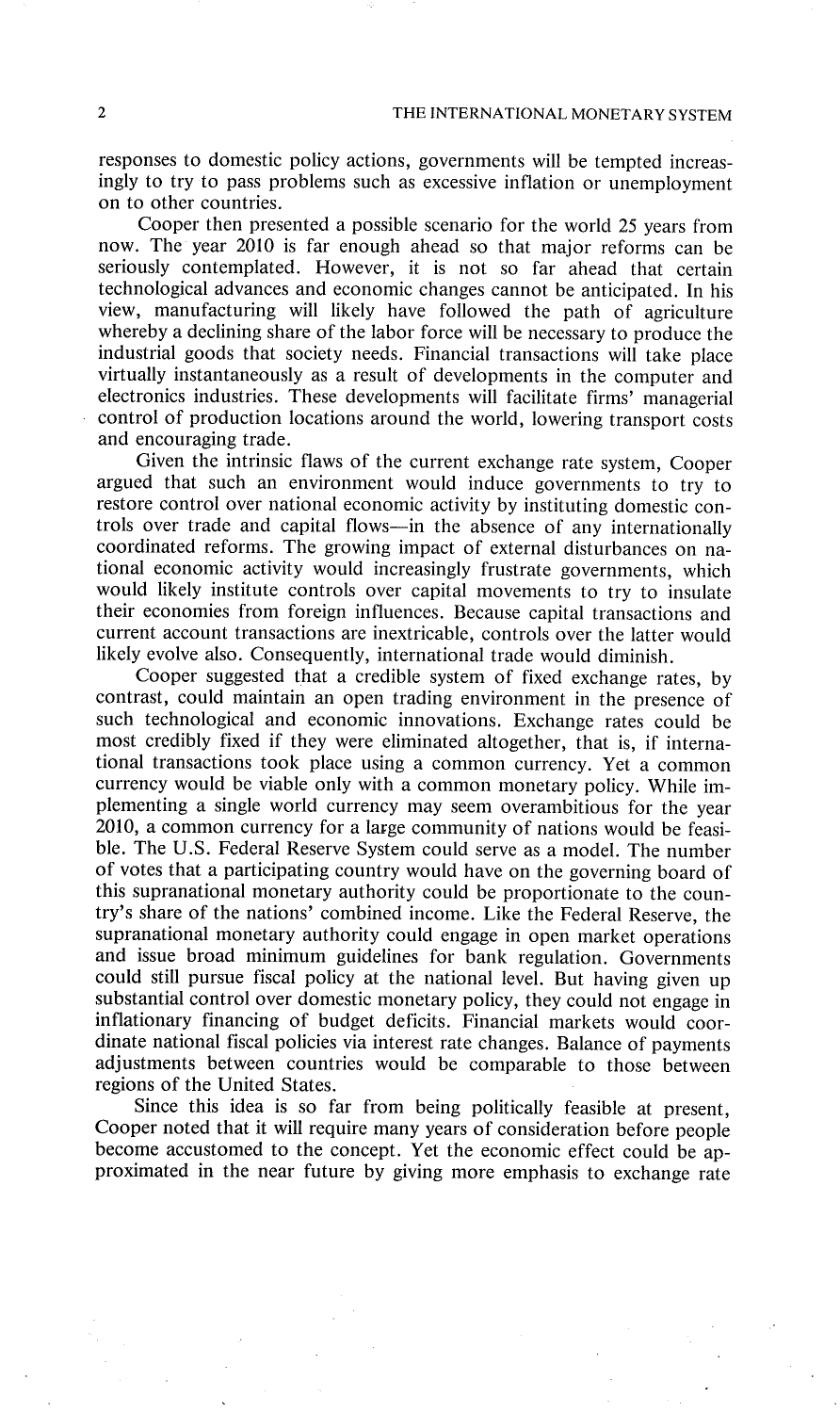movements in setting national monetary policies. This recommendation applies largely to the United States, Canada, Japan, the United Kingdom, and the community of European Monetary System (EMS) countries rather than the many free-market economies currently maintaining fixed exchange rates.

Lord Eric Roll agreed with Cooper that the international monetary framework did need reform, although he suggested that the world economy may not be able to wait 25 years. Roll noted ostensible similarities between the world economy at the time of the Bretton Woods agreement and the world economy now, such as a preceding decade of exchange rate instability, increasing pressure for protectionism, and large amounts of indebtedness. Yet many differences also exist. The convergence of views on macroeconomic theory and objectives widespread then is absent now. The Third World's economic ills were relatively less important then than now. The concentration of world economic power in the United States and the United Kingdom in the mid-1940s has since been diffused.

Ariel Buira commented that Cooper's framework could founder upon several political and economic realities. At any time, countries are at different stages of the business and electoral cycles. Moreover, countries have different economic and political goals. Will a country with a high growth rate and a low inflation rate be willing to give up its monetary policy independence for external reasons? Perhaps, Buira suggested, a less formal framework than Cooper's-stressing the need for greater policy convergence internationally and increased foreign exchange intervention--is appropriate.

In any case, reform should emphasize symmetry in the adjustment process, according to Buira. Surveillance over domestic economic policies should apply to industrialized as well as developing countries. The IMF should be granted greater authority to enforce symmetry in global adjustment. Policies for adjustment among developing countries should stress production and investment in strategic sectors as well as demand management.

Anthony Solomon argued that much of the current misalignment of exchange rates is attributable to expansive U.S. fiscal policies. Greater exchange rate stability would likely evolve from greater international coordination of fiscal policies. National monetary policies would be easier to frame once fiscal policies were coordinated. Yet fiscal policy coordination cannot be brought about through the back door by simply reforming the exchange rate system. He added that some reform of existing financial mechanisms and arrangements is necessary in light of the current debt crisis to ensure adequate financing for developing countries.

Richard Cooper acknowledged the conventional wisdom to be that an overly expansive fiscal policy largely explains high U.S. nominal and real interest rates and the overvalued dollar. The U.S. budget deficit in 1982, however, was not out of line when adjusted for the recession's severity with those in previous years of recession, notably 1958 and 1975. But the positive short-term real interest rates estimated for 1982 are in sharp contrast to the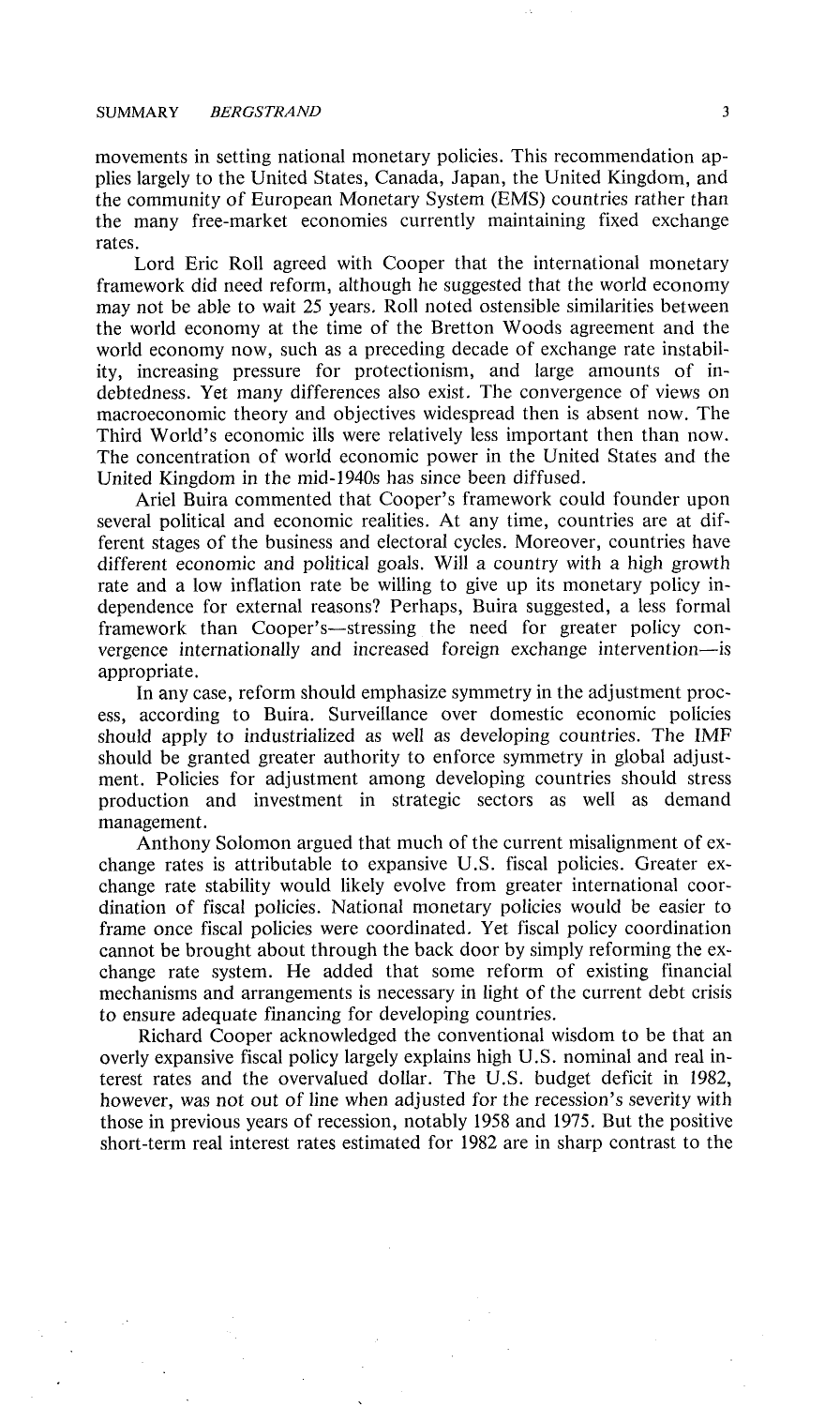zero or negative rates estimated for 1958 and 1975. Consequently, U.S. monetary policy may have been notably tighter in 1982 than in the other two recession years.

## **Liquidity and Lending**

John Williamson addressed the issue of international liquidity:<sup>1</sup> Is its level adequate to sustain world economic recovery? If not, how should it be augmented? On the first question, Williamson's answer was negative; the debt crisis being experienced by so many developing countries is-practically by definition--evidence of a global reserves shortage. Using a buffer stock approach, he estimated that the capital-importing developing countries faced an international reserves shortage of about \$22 billion as of mid-1983. Responding to the second question, Williamson proposed a new allocation of special drawing rights (SDRs) to expand world liquidity.2 An SDR 21 billion allocation (roughly U.S. \$22 billion), distributed according to IMF quotas, would suffice as long as the reserve-surplus countries allow the reserve-deficit countries to earn the extra reserves that the latter need. The size of the allocation could be adjusted for the earliest feasible issuance (January 1985) and for expected reserve supply increases arising from alternative sources. The adjusted figure for the new allocation would be SDR 10 billion. Without such a reserves expansion, the industrial countries would need to bear a greater share of the adjustment burden because the developing countries would be forced to reduce imports of goods and services further.

Williamson noted that the world financial community has passed up previous opportunities to alleviate the current global reserves shortage through new SDR allocations. Opponents have warned of potential inflationary consequences, though even conservative estimates suggest there is a liquidity shortage. Others argue that an SDR allocation would deter developing countries from pursuing the necessary adjustment policies---that is, the appropriate policies to restore internal and external balance. However, the proposed allocation is dwarfed in size by recent bank loans that were conditioned upon austerity programs already underway. Some perceive a new allocation as providing more aid. Yet such an allocation would tend to alleviate the present dilemma of "reverse aid;" that is, the net resource transfer is now from the developing countries to the rest of the world, according to Williamson. A penalty interest rate on SDR use or a new reconstitution requirement might be desirable. Finally, the author

lInternational "liquidity" is largely synonymous with international "reserves." The latter are defined in the Ossola Report (according to Williamson) as "those assets of [a country's] monetary authorities that can be used, directly or through assured convertibility into other assets, to support its rate of exchange when its external payments are in deficit." Group of Ten, *Report of the Study Group on the Creation of Reserve Assets,* 1965, p. 21.

<sup>2</sup>A special drawing right (SDR) is a reserve asset ("paper gold") which was created by the International Monetary Fund in the late 1960s. SDRs are mutually acceptable among member countries for settling official debts. An SDR's value is calculated as a weighted average of 16 countries' exchange rates. In May 1984, one SDR was equivalent to (U.S.) \$1.06. SDR allocations were made on January 1 of each of the following years: 1970-72, 1979-81.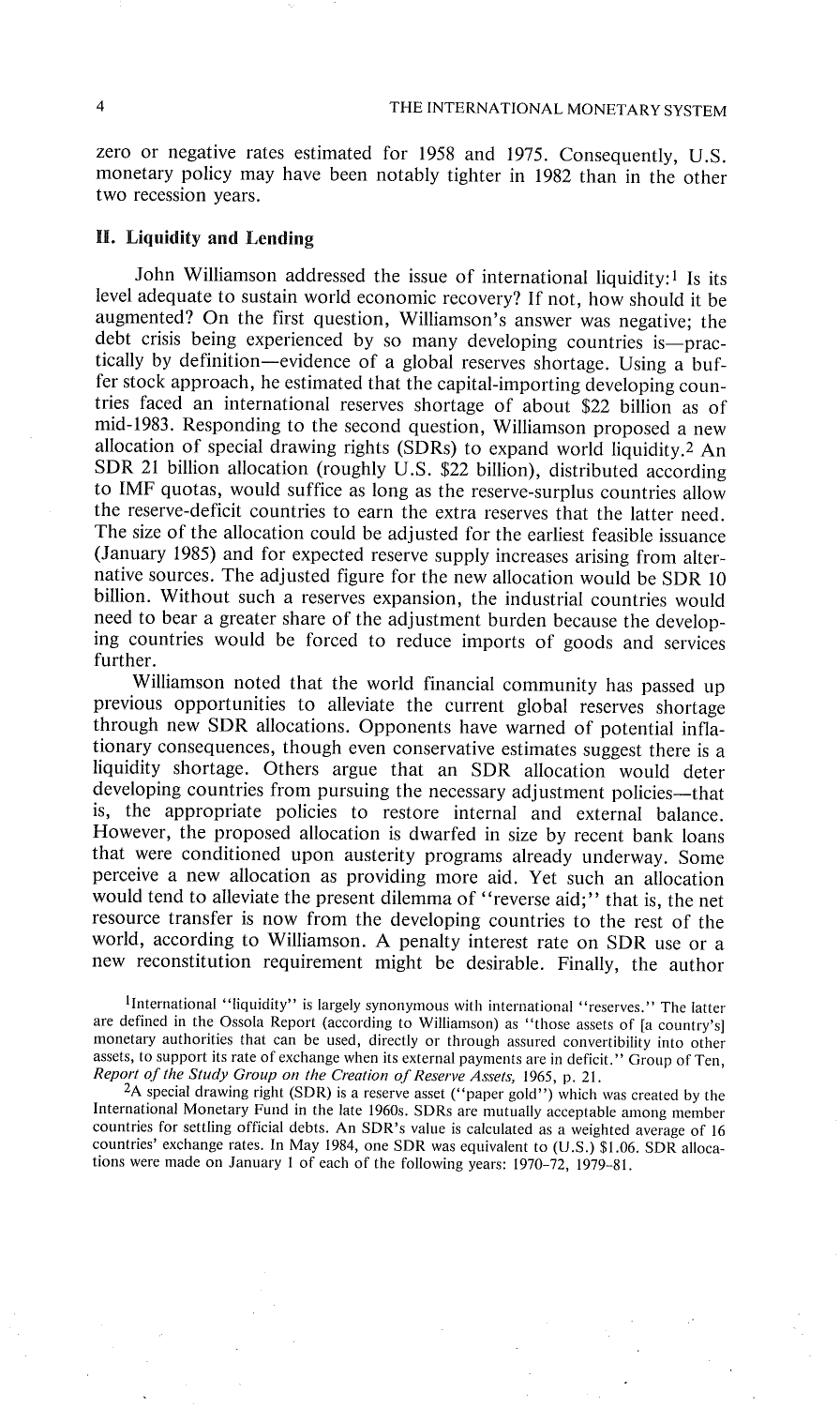noted that the limited usability of SDRs would be mitigated once SDRs were adopted for settlements within the private sector and between official and private sectors. The creation of an SDR clearinghouse would facilitate such settlements in SDRs, enhancing the SDR's role as an official intervention medium in foreign exchange markets.

In his discussion, Max Corden focused on the significance of a new SDR allocation for the industrial countries, for the debt-burdened developing countries in the near term, and for all capital-importing developing countries in the long run. First, Corden suggested that such an allocation would have an insignificant impact on industrial countries' net total reserves. The level of international liquidity among these countries is determined by their demand for and supply of reserves. If more SDRs were issued, industrial countries could merely adjust their holdings of foreign exchange reserves, leaving the level of their total reserves virtually unchanged. While causing no harm, the allocation would be inconsequential. Furthermore, even if the SDR increase expanded international liquidity, world inflation need not be affected because exchange rates are flexible among the industrial countries. Second, an SDR increase allocated proportionately across countries according to their IMF quotas would be akin to using a "very broad sledgehammer to crack an admittedly large but narrow nut." While the debt-burdened developing countries would benefit from an expansion of their liquidity, the SDRs allotted to them would be too small to help them materially in the immediate crisis. Third, even if the debt crisis dissipates, Corden agreed that an SDR allocation, perhaps directly to the developing countries, *would* be feasible for the long run under either of two assumptions. First, private capital markets might have incorrectly appraised many developing countries as not creditworthy. Alternatively, there might be a need for aid.

During general discussion, Henry Fowler3 asserted that a single compelling *new* reason for an SDR issue has yet to surface. Yet an old reason still exists. Regular and modest SDR creations would encourage the SDR's use as the primary international reserve medium, as recommended in the second amendment to the IMF Articles of Agreement. Williamson added that if the vast external debt incurred by certain developing countries had been denominated in SDRs rather than dollars, the local currency costs of servicing and repaying these debts would not have risen as sharply.

Pedro-Pablo Kuczynski's paper also addressed the problems facing the capital-importing developing countries, particularly the Latin American nations (and the Philippines). He pointed out the striking contrast between these countries' external payments situation and that of other developing countries. While the total external debts of Latin American countries and of other developing countries were roughly equal in amount at the end of 1983, Latin America's ratio of debt to merchandise export earnings was more than triple that of other developing countries. Furthermore, for Latin American countries the cost of servicing their external debt was 42 percent of merchandise export earnings in 1983, compared with only 12 percent for other developing countries.

3Limited Partner, Goldman Sachs & Co.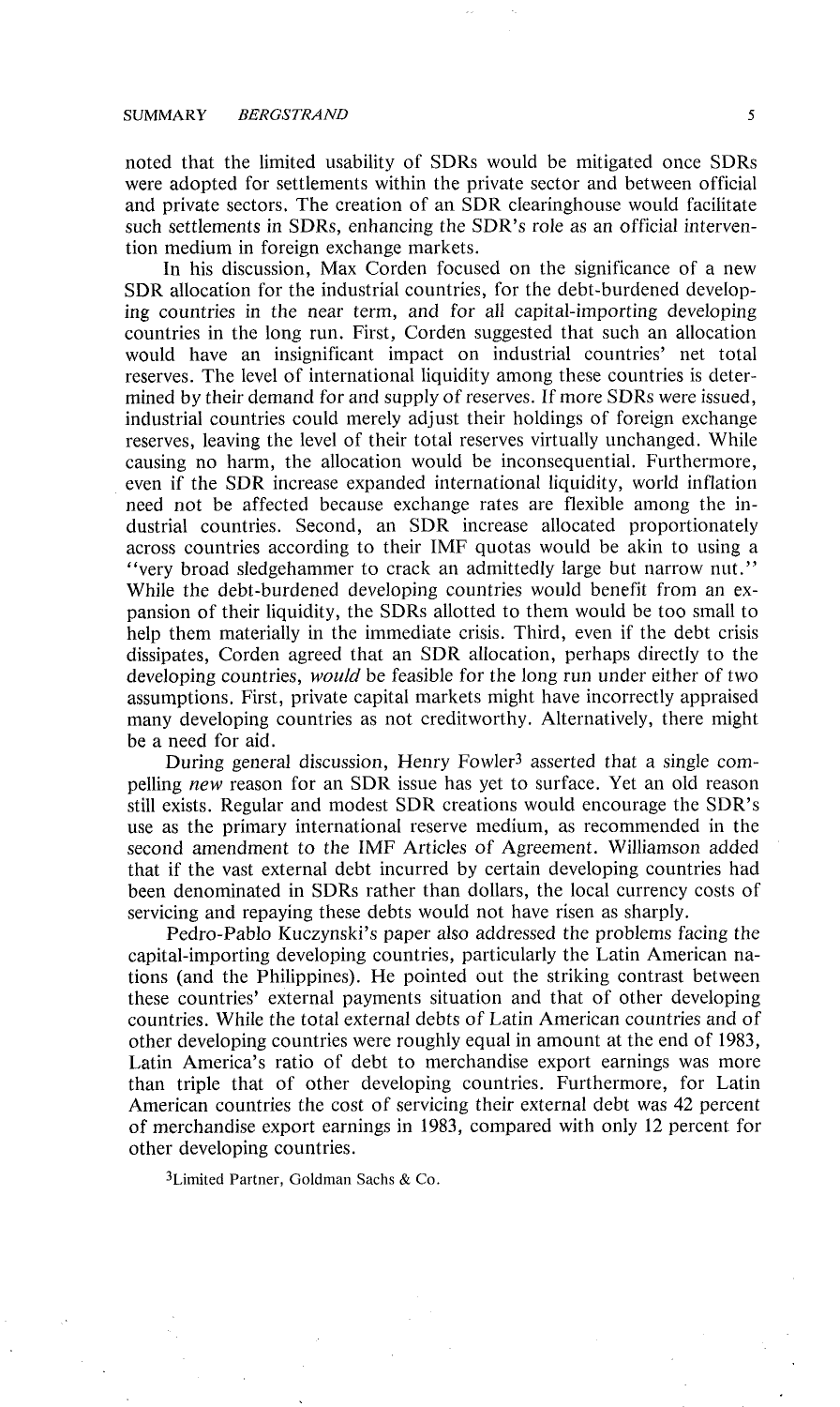According to Kuczynski, Latin American problems will not be manageable without lower world interest rates, higher primary commodity prices, greater capital inflows, and economic reform. The large interest payments of the debtor countries must be reduced without curtailing the net lending by commercial banks of the industrial economies. A lowering of the lending rate to the cost of money--say, the Certificate of Deposit (CD) rate-could reduce the debtor countries' interest payments by \$8 billion, or over a third of their combined current account deficit for the coming year. While this would lower the commercial banks' income stream, it would concurrently lower the risk of default on such loans. Sustained world economic growth would help to raise primary commodity prices and would expand debtor countries' exports. The reduction in net lending by banks to these countries from \$29 billion annually over the period 1979 to 1981 to only \$7 billion in 1983 and a projected \$10 billion in 1984 is a disturbing trend that should be reversed. Finally, austerity programs have been undertaken in most of these countries, with notable success in Mexico. However, the intensity of such programs fans social unrest, particularly within the urban lower-income populations, and increases the risk of political upheaval. The continuing decline in real per capita income-a 13 percent decrease between 1980 and 1983-cannot be sustained indefintely without even greater turmoil.

Charles Kindleberger agreed with Kuczynski on the need to limit interest payments for most Latin American countries. Kindleberger favored a negotiated approach, initiated by Latin American countries, with interest rate caps applied only to outstanding debts. An interest rate reduction agreement would initially shift more of the burden to the banks' stockholders. However, the values of their shares could ultimately exceed the levels commensurate with a default. Such a program to aid the international finances of developing countries would be consistent with the asymmetric standards apparent in international trade, which also favor developing countries. Kindleberger suggested that rolled-over loans that were conditioned upon IMF-approved austerity programs should not permit interest rate increases but should allow interest rate declines.

While recognizing the importance of the IMF, Kindleberger expressed concern that the Fund did not respond swiftly enough as lender of last resort for the capital-importing developing countries. He had more confidence in ad hoc measures such as the Bank of International Settlements' bridging loans and the industrialized countries' swap networks. Consequently, he suggested that "we concern ourselves with mending fences, stitches in time, and similar old wives' tales."

#### **III. Exchange Rate Arrangements**

The next two papers returned to the longer-term focus initiated by Cooper: How should current exchange rate arrangements be reformed? Robert Roosa suggested the adoption of target zones for exchange rates initially among the currencies of the United States, Japan, and West Germany. The three governments would have to choose initial values (within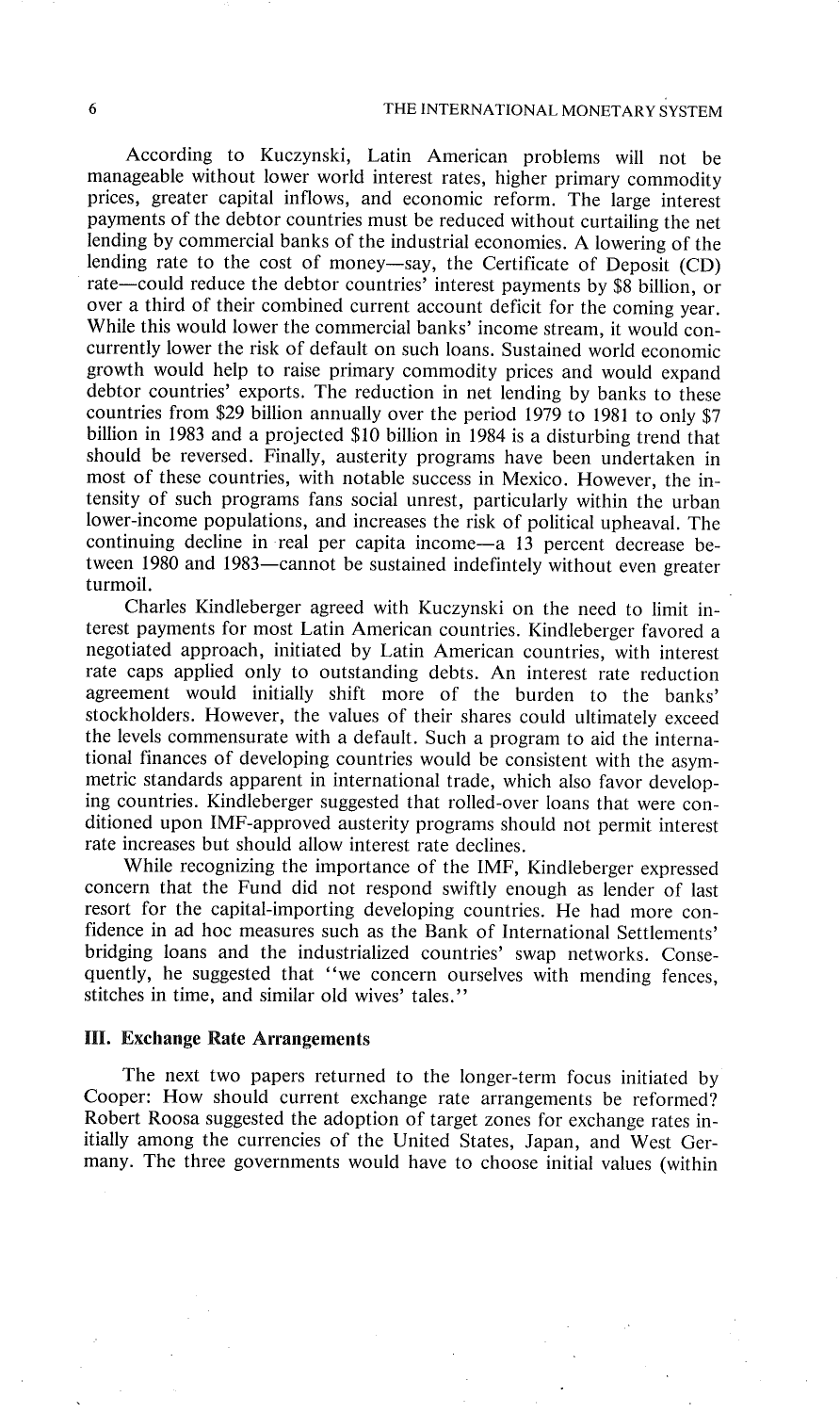#### SUMMARY *BERGSTRAND 7*

some band) for the three exchange rates. The governments would then have to maintain desired exchange rate values using coordinated monetary and fiscal policies and joint foreign exchange market intervention. They would also have to meet regularly to set objectives. According to the author, the United States, Japan and West Germany would have to "accept responsibility for bringing their national economies, and their currencies, into a pattern of compatibility ...." The target zone plan would require extensive consultation among the three countries beyond the exchanges of information that currently occur, as well as "harmonizing the domestic and the external economic performance of each country with the other two ...."

The presumed consequences of this proposal would be the restoration of certain beneficial aspects of the Bretton Woods gold-exchange standard. Roosa expects that exchange rate fluctuations would decline as the three countries jointly intervened to smooth exchange rate movements, a development which would also benefit other countries pegging to any of these three rates. Smaller exchange rate oscillations would reduce fluctuations in the SDR's value, because these three currencies dominate its valuation. The smoothing of the SDR's value would encourage its use as an internationally accepted unit of account. A target zone system would also enhance the role of economic fundamentals in determining exchange rate movements. Finally, Roosa suggested that the very process of organizing and implementing such an arrangement would "impel a shaping of domestic policy [by each country] to sustain a viable international position for each of the three."

In his discussion, Jacob Frenkel pointed out that the strongest argument for such an approach, in principle, is that the existence of target zones would force governments to adopt policies that conform to the system. But in practice, democratic governments that have had to choose between domestic economic goals and external commitments have typically selected the former. The issue of discipline should thus be placed in perspective. To enforce target zones, participating governments would have to coordinate monetary and fiscal policies or actively intervene in foreign exchange markets. However, recent empirical evidence suggests that sterilized intervention has little lasting impact on exchange rates, since such intervention leaves the domestic monetary base unaffected. Furthermore, Frenkel doubted that these governments would be willing to subordinate domestic monetary policies, and maybe even fiscal policies, to these supranational goals.

During the subsequent discussion, Roosa added that foreign exchange market intervention would be an essential but minor aspect of a target zone system. Instead, a target zone system would encourage a "mutual acceptance of a joint responsibility" for exchange rates prevailing among a group of participating countries. These countries would exchange ideas and design domestic economic policies taking into account their external commitments. Frenkel rejoined that he also wants to address the problem of exchange rate misalignments actively, but he sees poor macroeconomic policies rather than a poor exchange rate system as the source of these misalignments. If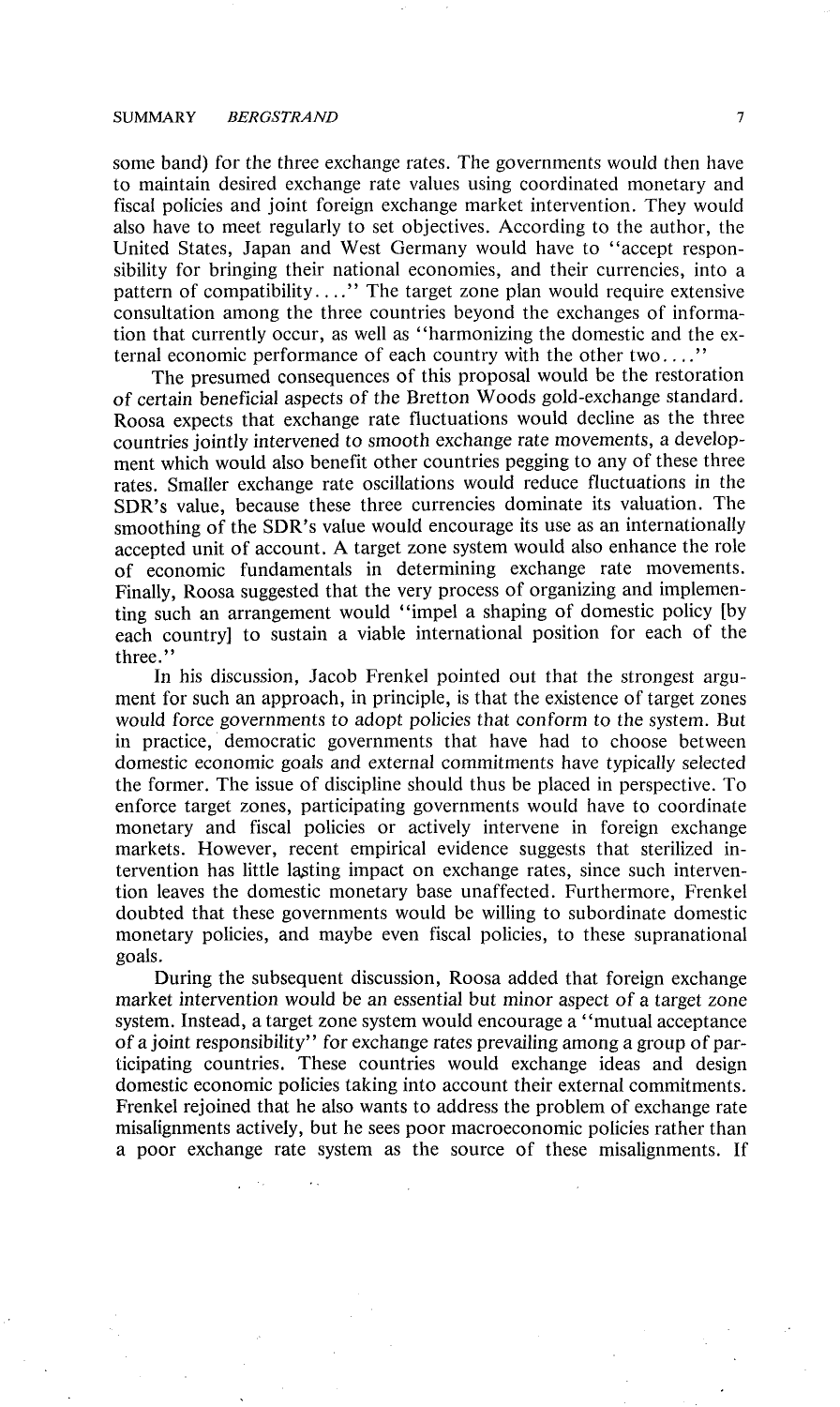macroeconomic policies were modified and coordinated first, a flexible exchange rate system would "deliver the right thing."

Robert Triffin's paper also addressed reform of present exchange rate arrangements, emphasizing the lessons to be drawn from the evolution of the European Monetary System (EMS). Established in 1979, the EMS was created to reduce the dependence of members' economies on "the vagaries of an unstable dollar" and, in the longer term, to propel members toward a full monetary, economic and political union. Triffin claimed that the EMS has achieved partial success in reaching the first objective. Over the past five years, the EMS has preserved, or at least quickly restored, real exchange rate stability among members by periodically adjusting exchange rates to offset persistent inflation rate differentials. Progress toward the second objective has been slow because policymakers in member countries have been reluctant to concede control over domestic monetary and fiscal policy.

Yet much progress toward making the European Currency Unit (ECU) the dominant currency among EMS countries has been achieved.4 Private use of the ECU has grown spectacularly during the early years of this decade. International contracts are increasingly denominated in ECUs. Triffin speculated that if and when the dollar depreciates, the role of the ECU in official and private settlements within and outside the EMS will be further advanced. Growing use of the ECU should encourage a harmonization of economic objectives within the EMS, enhancing the possibility of a full economic union. He noted that the success of the EMS should even "inspire a renewed drive for a reformed world monetary order...."

Robert Solomon commented that international economic systems are not "God-given and immutable;" such arrangements can be reformed and improved. He pointed out that the intrinsic flaws of the Bretton Woods system concerned the balance of payments adjustment process and the lack of a provision for expanding international liquidity. Yet the original conference participants should not be blamed entirely; responsibility must be shared by the subsequent generation, which provided only sporadic reforms. Solomon agreed with Triffin that the creation of the EMS was one of the more successful reforms. He questioned, however, whether the real exchange rate stability achieved by the EMS might not have been gained at the cost of lower employment and income than might otherwise have been attained.

Triffin responded that observers on the whole have been surprised at the success of anti-inflationary policies within the EMS, but he has come across little support for the view that employment and income have been lower in the EMS countries than would have been the case in the absence of the system. Lord Eric Roll asked whether the EMS has induced greater policy convergence among member countries than otherwise would have been attained. Triffin expressed no doubts that it has. He added that opportunities for regional coordination exist even where wider international economic cooperation is not feasible.

4The ECU is a weighted average of the exchange rates of nine Common Market countries. In April 1984, one ECU was equivalent to  $(U.S.)$  \$0.82.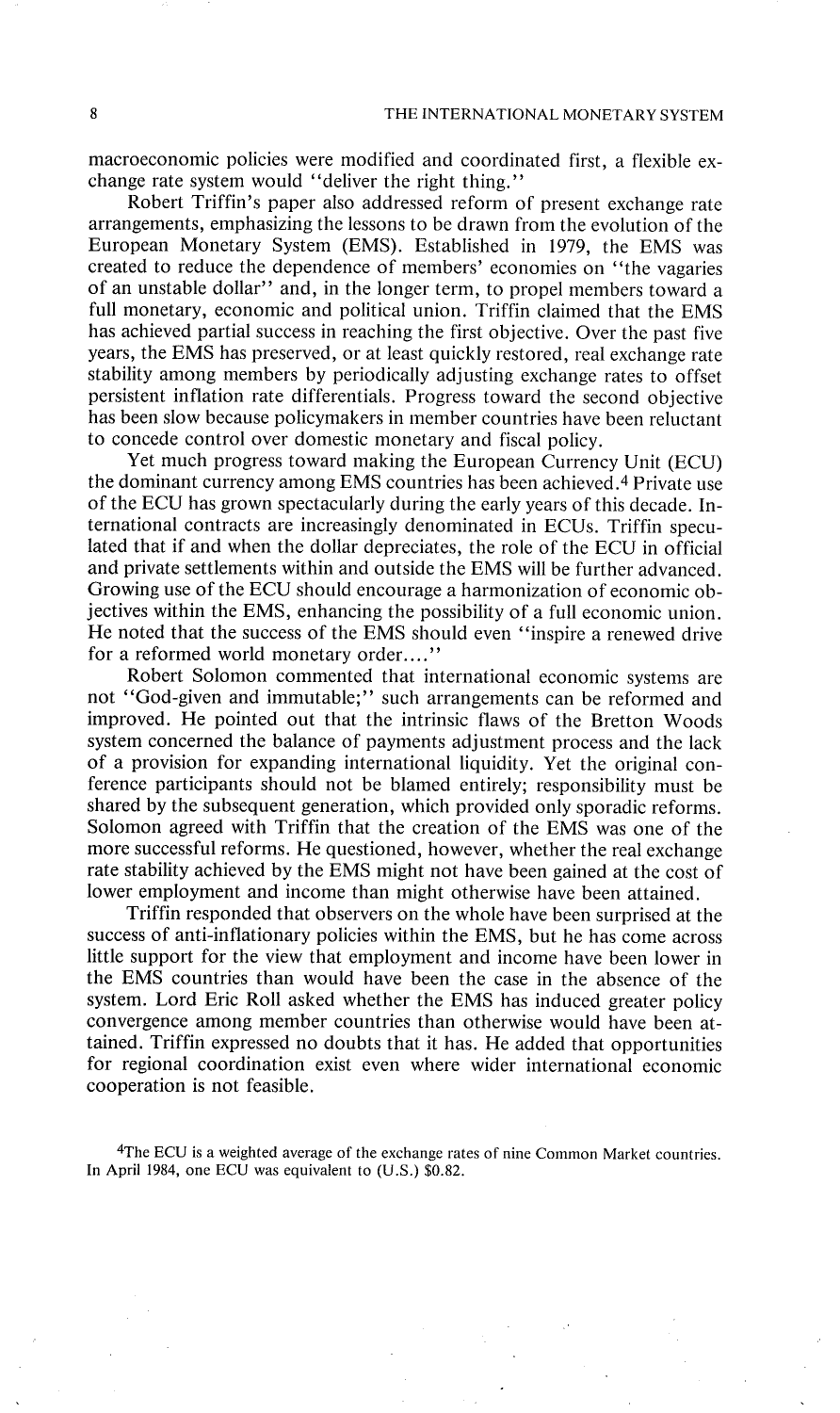#### **IV. Capital Flows, Trade Flows, and Exchange Rates**

Henry Wallich's paper focused more narrowly on the relationship between exchange rates, international capital movements, and goods and services trade. According to Wallich, at least one-half of the total U.S. current account deficit should be attributed to the rise in the foreign exchange value of the dollar through the end of 1983. Yet the higher value of the dollar also indicates to Wallich an "overfinanced" deficit. That is, for the foreign exchange value of the dollar to have risen the demand for dollar-denominated assets abroad must have exceeded the U.S. supply. Consequently, Wallich addressed two questions: First, are capital flows determining exchange rates and thereby driving goods and services transactions, or vice-versa? Second, will the strong demand for dollars in foreign exchange markets continue and, if so, for how long?

Wallich suggested that the foreign exchange market may shed *some* light on the first issue. Daily foreign exchange transactions in the New York exchange market alone, expressed at an annual rate, are about 10 times the sum of annual U.S. exports and imports. He conjectured that foreign exchange transactions for capital flows are potentially large enough to swamp such transactions for goods and services trade. Thus, capital flows are likely to dominate exchange rate movements and consequently to drive current account transactions.

Regarding the second issue, Wallich noted that the projected \$80 billion U.S. current account deficit for 1984 could wipe out most of the (positive) U.S. net foreign investment position, reducing the U.S. role as a net creditor to the rest of the world. But he added that, given the very large stocks of claims on and liabilities to the United States, the demand for these claims and liabilities may be elastic enough to accommodate such a deficit without an extreme change in the value of the dollar. Furthermore, since the market has long taken into account existing and projected U.S. deficits, exchange rate movements in the near future could reasonably be expected to be gradual. He added that the outcome will depend on U.S. financial policies, especially regarding a reduction in projected budget deficits which the market probably expects.

Robert Aliber in his discussion expressed dismay that the richest country in the world is headed toward being a net debtor to the rest of the world. This development reflects mounting U.S. current account deficits, which could be attributed to relatively high real U.S. interest rates resulting from projected large U.S. budget deficits. However, these high U.S. interest rates cannot be explained entirely by the projected domestic budget deficits. Aliber believes there is a need for an alternative explanation of the level of real U.S. interest rates.

In reforming the system, Aliber suggested four factors that should be recognized. First, economists should not try to solve political problems pertaining to monetary reform. Second, international reform should be attuned to present circumstances; that is, a return to Bretton Woods would not work. Third, the larger the size of a proposed economic union the less likely is its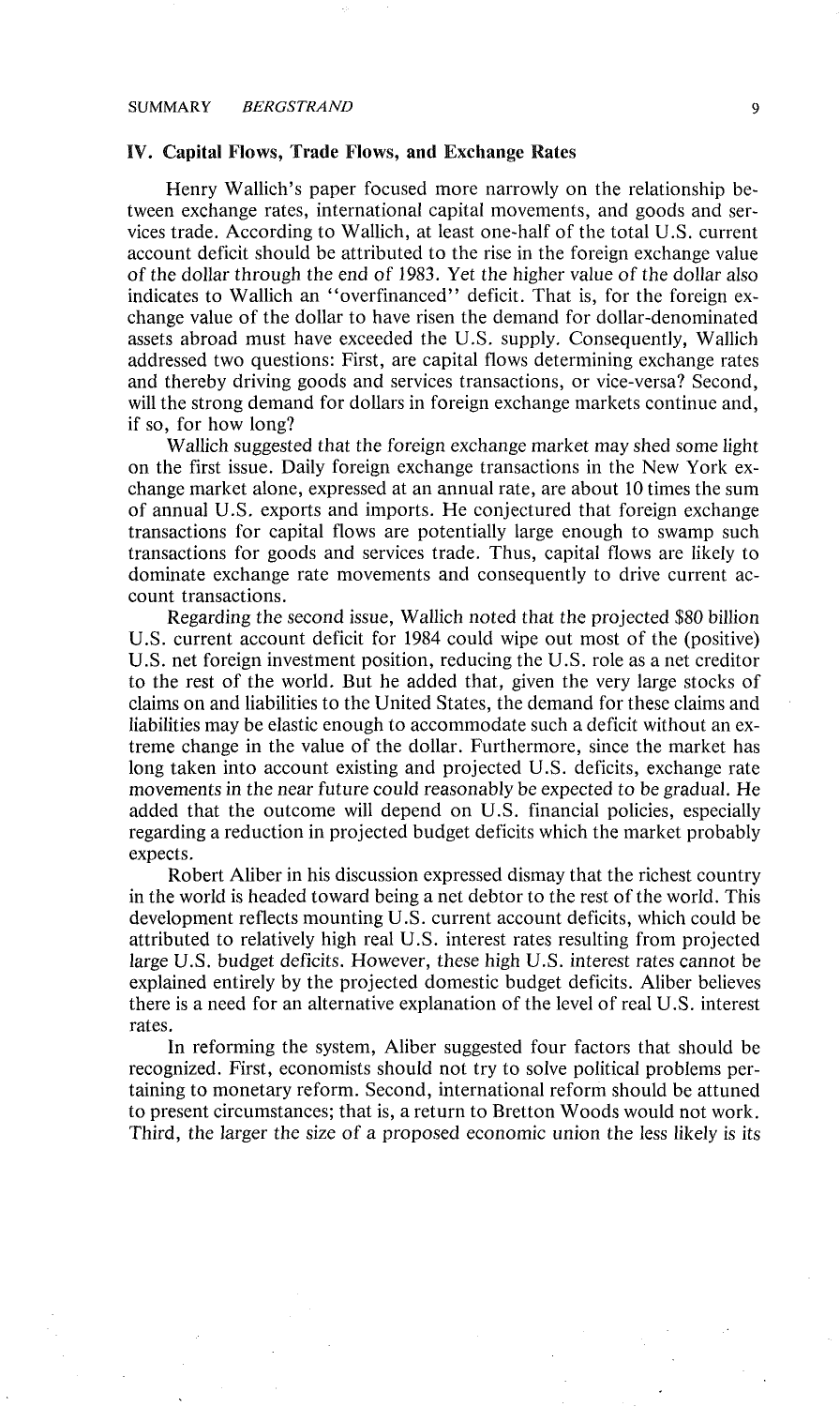success. Fourth, great reforms do not emanate from mediocre political leaders.

In general discussion, Edward Bernstein5 expressed doubt about a nearterm fall in the dollar's value. Without some fundamental improvement in the perceived creditworthiness of developing countries, Bernstein did not foresee any massive shift internationally out of dollar-denominated assets. Scott Pardee<sup>6</sup> added that foreigners do not enjoy the tax breaks on domestic interest payments that U.S. residents do. Consequently, a high real interest rate on U.S. loans to foreigners is consistent with a zero, or even negative, real interest rate paid by U.S. residents. William Poole7 expressed surprise that Wallich paid little attention to the issue of efficient allocation of capital. Poole suggested that the strength of the dollar and high real U.S. interest rates are consistent with a relatively high real rate of return on investments in the United States now--in contrast to the late 1970s. The seeming paradox is that the United States, a relatively mature economy which should have a low rate of return, is experiencing a high rate of return on investments, while developing countries are now experiencing atypically low rates of return.

## **V. Adjustment**

Otmar Emminger's paper evaluated balance of payments adjustment and financing in the postwar era. Throughout this period, most external deficit countries continually faced a tradeoff between financing external deficits and adjusting domestic policies to eliminate these deficits. These countries persistently leaned toward financing rather than adjustment. For instance, after the 1973 oil shock many countries paid for their larger oil import bills by shifting the balance more towards financing. Even after a 1976 Fund meeting stressing the importance of adjustment, commercial banks rapidly expanded their international lending to finance developing countries' deficit spending. Yet Emminger sensed that the medium-term situation now is manageable, assuming continued forceful adjustment among troubled debtor countries and sustained growth in the industrial countries.

In the case of the U.S. current account deficit, Emminger suggested that the United States rather than its trade partners bore the greater burden of this imbalance as a result of foregone U.S. exports. Since such a large external deficit is unsustainable in the long run, the current exchange rate pattern has become highly fragile. However, large projected U.S. structural budget deficits do not alone explain high U.S. real interest rates relative to Japan and West Germany. The latter two countries have been heading toward lower structural budget deficits. He added that the more solid fiscal policies of these two countries should be continued.

In concluding, Emminger noted that a flexible dollar exchange rate visfi-vis the EMS currencies is essential to the system of world payments adjustment. For European countries, floating relative to the dollar provides partial protection against large external shocks such as oil price rises and against

<sup>5</sup>Guest Scholar, The Brookings Institution.

<sup>6</sup>Executive Vice President, Discount Corporation of New York.

<sup>7</sup>Member, Council of Economic Advisers.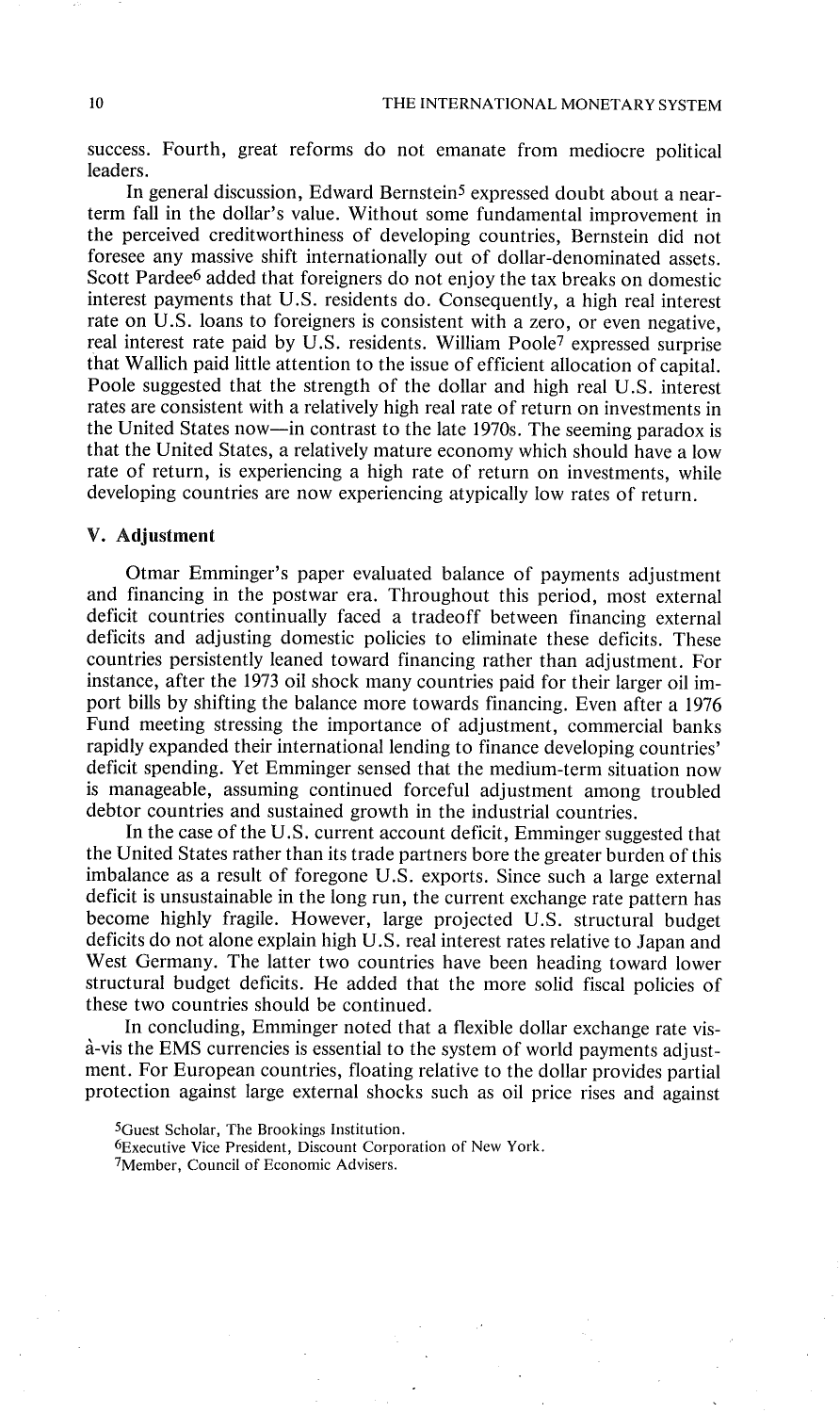# SUMMARY *BERGSTRAND 11*

U.S. policies that diverge from European ones. More importantly, the vast amount of liquid dollar holdings in the world could "quickly topple any fixed dollar rate and derail even a mere target zone arrangement, as soon as psychological or political accidents happen."

Rudiger Dornbusch's comments focused on two aspects of the paper: the dollar problem and the LDC debt problem. Dornbusch agreed with Emminger that converging inflation rates are not enough to ensure stable exchange rates among industrialized countries. Diverging fiscal policies and real interest rates can create exchange rate misalignments. Regarding the debt problem, Dornbusch agreed that adjustment is necessary and that the IMF has helped to avoid a breakdown in the international monetary system. Yet adjustment, according to Dornbusch, has gone far beyond cutting fiscal extravagance. The current campaign could breed strong anti-American feelings. Standards of living in the adjusting developing countries may not reattain their 1980 levels for inore than a decade. A solution to the debt problem must recognize that present high interest rates are transitory. For instance, a plan to forgive interest above some level (say, 10 percent) for a limited grace period-subject to IMF conditionality-would help debtors in dire need, but it would dissuade countries able to service their debt from incurring domestic depressions.

Adolpho Diz focused on the issue of conditionality in balance of payments adjustment. Conditionality refers to the stipulation of policy reforms that the IMF expects a country to adopt before drawing upon its resources. These policies usually entail economic austerity measures and currency devaluations. During the IMF's early years from 1946-52, its resources were scarcely used and conditionality was virtually absent. By 1968, the IMF's Articles of Agreement had been amended in two important respects. First, the Fund was required to adopt policies regarding allocation of its resources. Second, the IMF could challenge a country's proposed drawing on these resources (except gold tranches) if such use was perceived to be incompatible with Fund policies. The concept of conditionality had become fully developed.

Two techniques became prominent in the practice of Fund conditionality: designing economic programs and having consultations. Economic programs helped countries--especially developing countries--to focus on the relationships among fundamental economic variables in their economies. These programs encouraged the development of data collection and statistical analysis and the implementation of objective performance standards for these countries. Consultations helped to initiate personal contacts. They gave Fund staff members better perspectives on a member's policymakers, institutions, and political climate. Furthermore, they improved members' understanding of the Fund's diagnoses and recommendations.

During the 1970s, the Fund's capacity was expanded to develop special policies for special balance of payments problems, as the international monetary system changed in fundamental ways. According to Diz, the IMF's reaction to the economic turbulence of this period could be summarized as follows: the degree of conditionality was relaxed for certain short-term financing facilities, the degree of conditionality was maintained for extended-term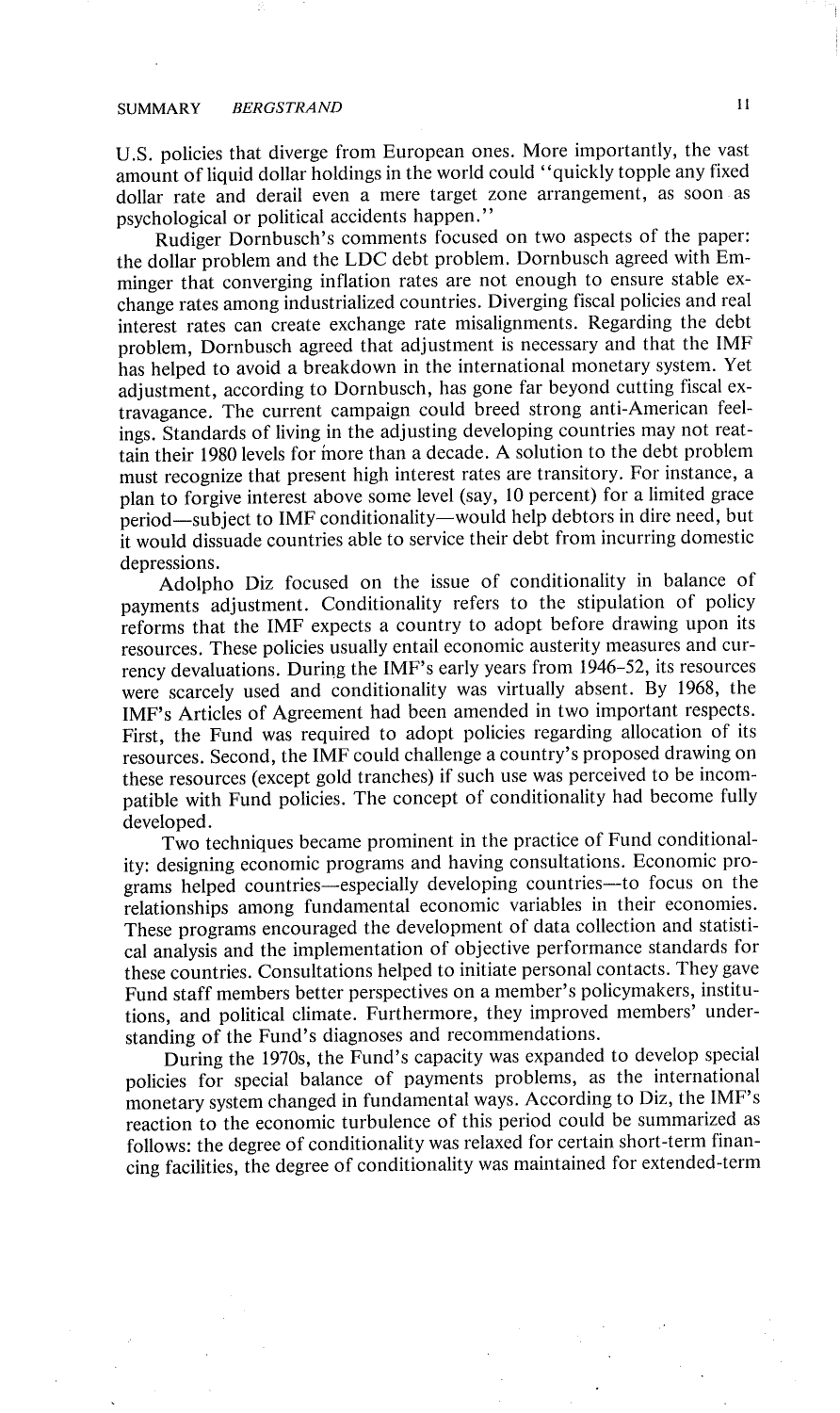facilities, and additional facilities were provided. Yet this reaction had two negative features. First, since the Fund had to borrow heavily to meet its commitments, the cost of borrowing for members rose significantly. Second, as more members borrowed, conditionality became more stringent, on average, owing partly to the constraints on nonborrowed Fund resources.

Since 1979, the practices of the Fund have benefited from few innovations, despite a dramatic increase in the demand for its resources. The bulk of the Fund's assistance to members has been under facilities requiring stringent conditionality. Yet the Fund has facilitated cooperation among commercial banks, central banks, and creditor and debtor governments. Diz concluded that a new perspective on conditionality may be forming, with a greater emphasis in the Fund on developing early warning procedures.

In his discussion, Eduardo Wiesner stressed that he had seen no fundamental change in the principles underlying the concept of conditionality in the past four decades to the benefit of the international monetary system and individual countries. Wiesner attributed this continuity partly to a fundamental maxim: resources are scarce. Conditionality is the implicit cost of obtaining scarce Fund resources. Borrowing countries knowingly face a tradeoff between a gradual, planned adjustment using the Fund's conditional resources or a sudden, perhaps calamitous, adjustment in the absence of conditional resources.

Wiesner noted that consultations and comprehensive economic programs surfaced as important Fund techniques because of the progress made in the 1950s and 1960s toward understanding the adjustment process. If balance of payments problems were temporary and self-reversing, there would be no need for extensive IMF assistance or for conditionality. Conditionality would be appropriate only when payments imbalances were caused by persistently inappropriate monetary and fiscal policies. Wiesner agreed with Diz that conditionality became more stringent on average during the 1970s owing to increased use of Fund resources and a limited nonborrowed Fund resource base. According to Wiesner, the only way to lower conditionality is to increase Fund resources.

#### **VI. The Role of the Fund**

In the final paper, Jacques Polak discussed the role of the IMF in the international monetary system. Initially, Polak reviewed how the Fund's role has evolved in the face of changes in the world financial system and in opportunities for action. For instance, regarding exchange rates among the major currencies, the Fund's influence persistently declined during the past decade of flexible rates. Yet the Fund has steadily encouraged the use of exchange rates as a component of the adjustment process in small and medium-sized countries.

The dominant problem of the Fund, according to Polak, has been choosing the appropriate relative dosage of adjustment and financing. In the 1960s, too much attention was devoted to the problems of financing rather than to those of adjustment. Even after the first oil shock in the early 1970s, several industrialized countries--notably, the United Kingdom, France and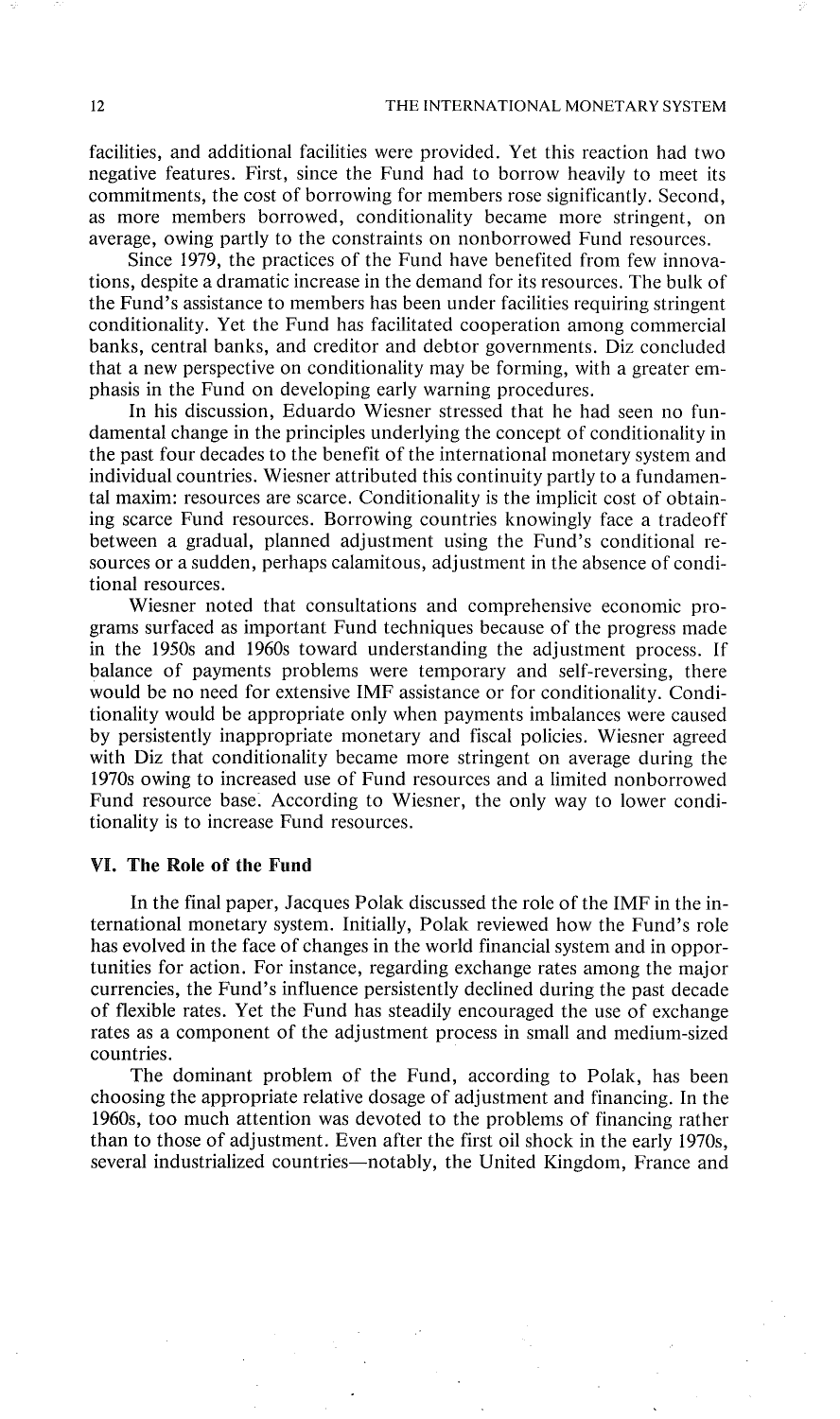#### SUMMARY *BERGSTRAND* 13

Italy--preferred to offset the contractionary impact of a rise in oil prices and resisted adjustment. When the second oil shock occurred, however, numerous countries responded with a much stronger dose of adjustment. Ironically, the growing international awareness in the late 1970s of the need for adjustment was accompanied by an increasing reliance of LDCs and small OECD countries on unconditional commercial bank credit. The inadequacy of the Fund's nonborrowed resources at the time contributed to the enlarged role for commercial banks as creditors to these economies. Despite quota increases, the total of Fund quotas as a percent of world trade in the late 1970s (3.4 percent) was less than half that in the late 1960s (9.1 percent).

In 1980, the Fund adopted measures to expand its conditional lending capacity and subsequently enlarged its role in financing among countries with adjustment problems--stimulated, of course, by the debt crisis. With the recent expansion of the IMF's influence and available resources, Polak felt the Fund had begun to fill an international void. The Fund now prevails upon commercial banks to roll over debt and maintain open lines of trade credit. It works with central banks and governments to reschedule debt and to provide additional credit. It helps debtors obtain bridging loans from the Bank for International Settlements. Despite the IMF's increasingly decisive role in channeling financial flows to the Third World, Polak did not foresee a longterm role for the Fund as a regulator of the growth of international credit and liquidity. He indicated that the Fund could make a long-term contribution through periodic unconditional SDR allocations, although such allocations should not undermine the importance of conditionality and adjustment in general Fund lending.

C. Fred Bergsten commented that the Fund has successfully demonstrated global leadership during the recent international lending crisis. However, the IMF has not satisfactorily handled other important responsibilities pertaining to the international financial system. First, the Fund should exert greater influence on policies within and among the major industrialized countries. Although critical of the size of U.S. budget deficits, the Fund has ignored the excessive fiscal tightening common among other major industrialized countries, notably Japan and West Germany. Bergsten suggested that a target zone system, implemented and managed with Fund assistance, would be a promising way to encourage IMF surveillance over industrial as well as developing countries. Second, the Fund has failed to improve the LDCs' reserve position. Bergsten recommended a large one-time SDR allocation, followed by more modest allocations at annual intervals. With inflation now subdued, a "rear end loaded" SDR allocation, say, in 1985, could help alleviate the LDC reserves shortage with little impact on world prices. Third, the IMF should now enter private capital markets to prepare for any future borrowing emergencies. Fourth, the Fund should coordinate its activities with the World Bank to benefit from the latter's expertise and to pool resources for lending. In general, the Fund should expand its role as coordinator of the global economic and financial system.

Polak remarked that the costs to the IMF of entering the world capital market could well exceed the benefits. Once the IMF entered that market, the perceived quality of Fund paper (SDRs) held by central banks might